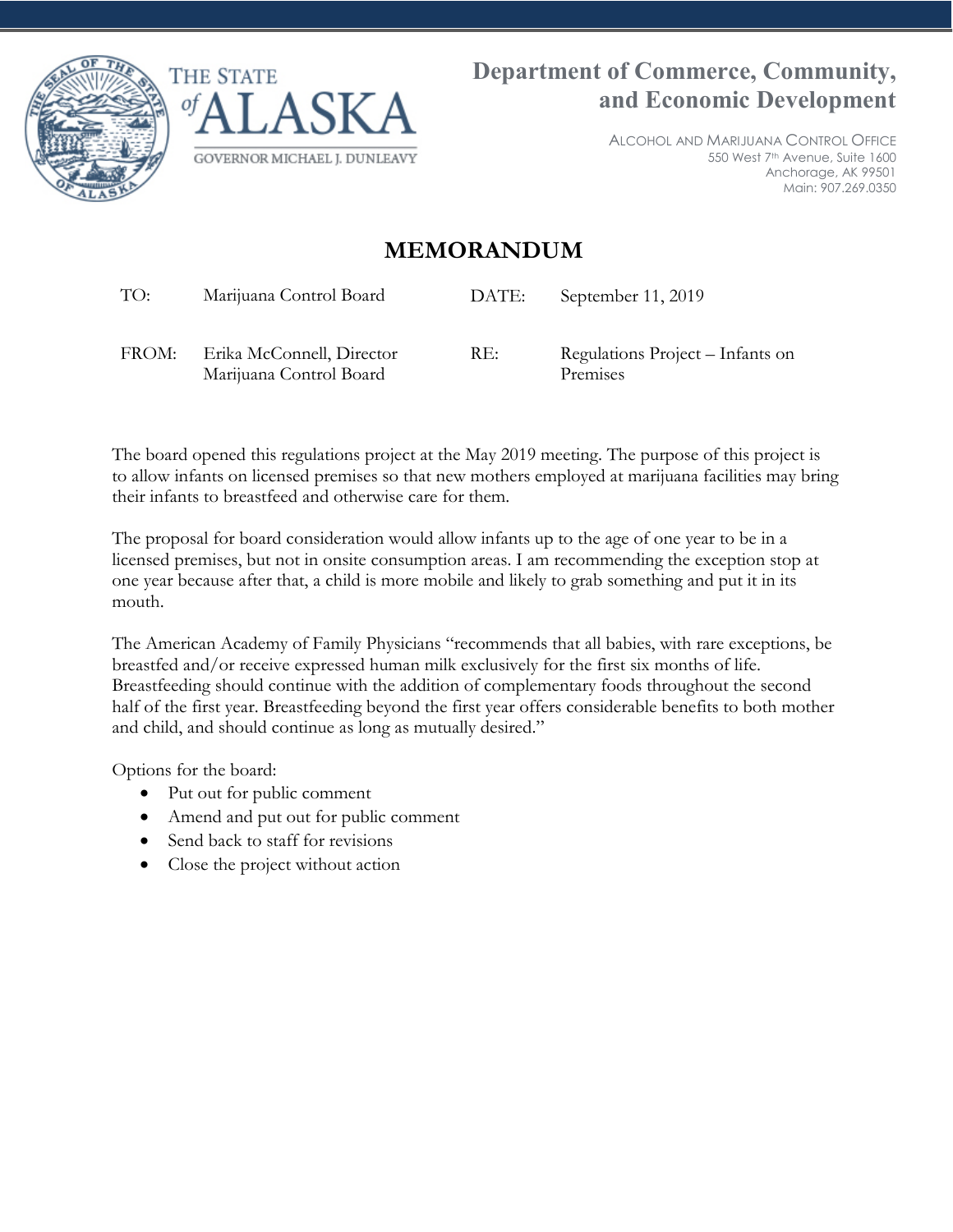3 AAC 306.325 is amended to read:

**3 AAC 306.325. Access restricted at retail marijuana store.** (a) A person **who is over one year of age and** under 21 years of age may not enter a retail marijuana store.

(b) Each entry to a retail marijuana store must be posted with a sign that says "No one **over one year of age and** under 21 years of age allowed." The sign must be not less than 12 inches long and 12 inches wide, with letters at least one-half inch in height in high contrast to the background of the sign.

(c) An area of a retail marijuana store's licensed premises where marijuana or any marijuana product is stocked for sale or dispensed for sale is a restricted access area. The retail marijuana store must post signs, require identification, and escort visitors in compliance with 3 AAC 306.710.

(d) If a retail marijuana store displays marijuana to a consumer for the purpose of smelling the marijuana before purchase, the retail marijuana store shall package the marijuana in a sample jar that is protected by a plastic, metal, or other protective mesh screen, and the jar must remain in the monitored custody of the retail marijuana store during consumer inspection. (Eff.

 $2/21/2016$ , Register 217; am  $\frac{1}{\sqrt{2}}$ , Register  $\frac{1}{\sqrt{2}}$ 

**Authority:** AS 17.38.010 AS 17.38.150 AS 17.38.200 AS 17.38.070 AS 17.38.190 AS 17.38.900 AS 17.38.121

3 AAC 306.710(c) is amended to read:

(c) In a restricted access area, a licensee, employee, or agent of the marijuana establishment shall wear a current identification badge bearing the person's photograph. A person